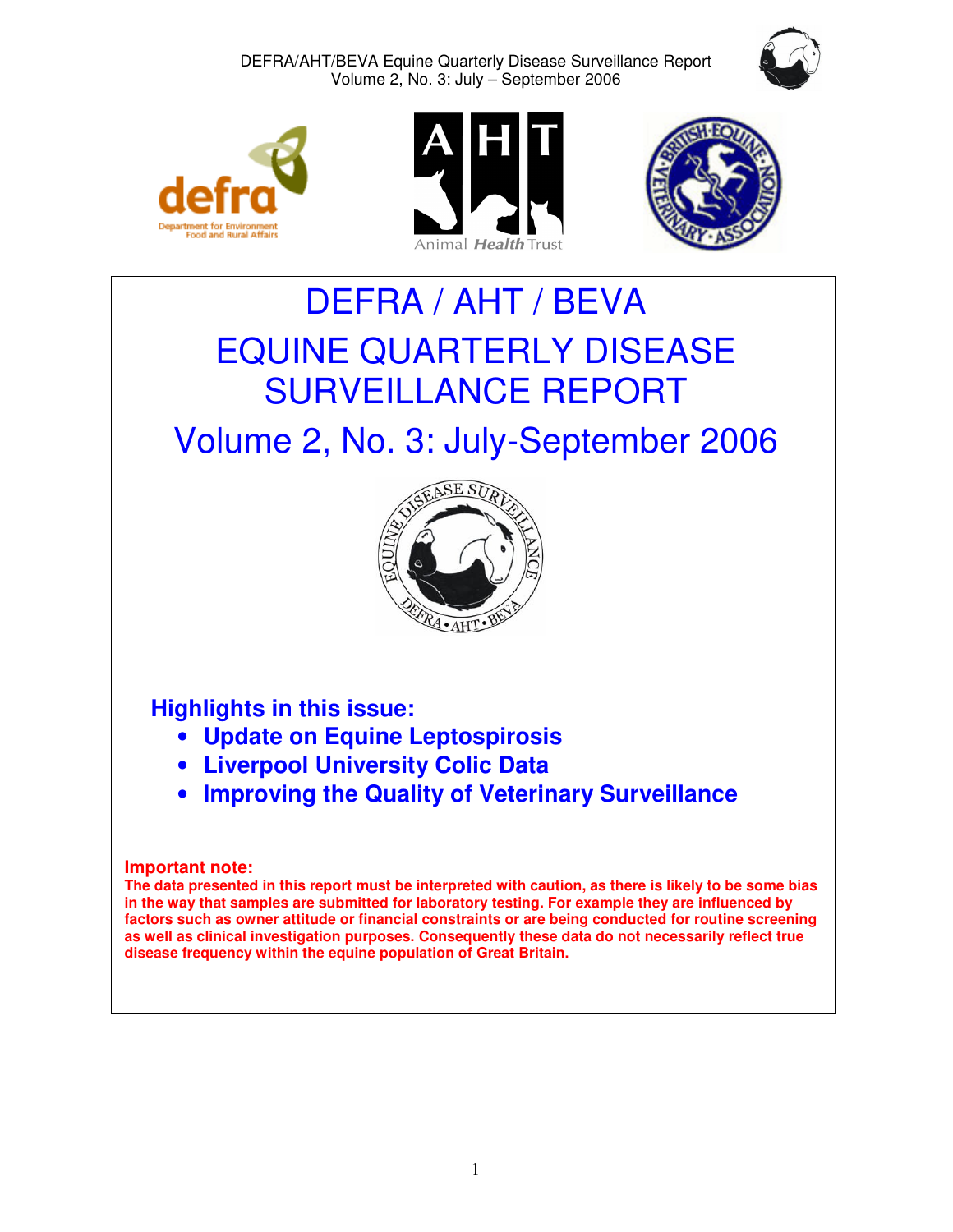

# **TABLE OF CONTENTS**

| <b>INTRODUCTION</b>                                                                                                     | $\overline{3}$             |
|-------------------------------------------------------------------------------------------------------------------------|----------------------------|
| <b>VIROLOGY DISEASE REPORT FOR THE THIRD QUARTER OF 2006</b>                                                            | $\overline{5}$             |
| <b>EQUINE HERPES VIRUS ABORTION</b><br><b>EQUINE HERPES VIRUS RESPIRATORY DISEASE</b><br><b>EQUINE INFLUENZA</b>        | 5<br>5<br>$6\phantom{a}$   |
| <b>CASE STUDY ON NEUROLOGICAL DISEASE IN A DONKEY</b>                                                                   | 6                          |
| <b>BACTERIOLOGY DISEASE REPORT FOR THE THIRD QUARTER 2006</b>                                                           | $\overline{7}$             |
| <b>FOCUS ARTICLE: HOW COMMON IS LEPTOSPIRAL INFECTION IN UK HORSES -</b><br><b>PRELIMINARY SEROLOGICAL OBSERVATIONS</b> | 8                          |
| TOXIC AND PARASITIC DISEASE REPORT FOR THE THIRD QUARTER OF 2006                                                        | <u>9</u>                   |
| <b>FOCUS ARTICLE: SYNDROMIC DISEASE REPORT - LIVERPOOL UNIVERSITY</b><br><b>LARGE ANIMAL HOSPITAL COLIC</b>             | 10                         |
| REPORT ON POST MORTEM EXAMINATIONS FOR THIRD QUARTER OF 2006                                                            | 11                         |
| <b>EAST ANGLIA</b><br><b>HOME COUNTIES</b><br><b>SOUTH WEST</b><br><b>SCOTLAND</b><br><b>NORTHERN IRELAND</b>           | 11<br>12<br>13<br>13<br>13 |
| <b>FOCUS ARTICLE: IMPROVING THE QUALITY OF VETERINARY SURVEILLANCE</b>                                                  | 14                         |
| <b>ACKNOWLEDGEMENTS</b>                                                                                                 | 16                         |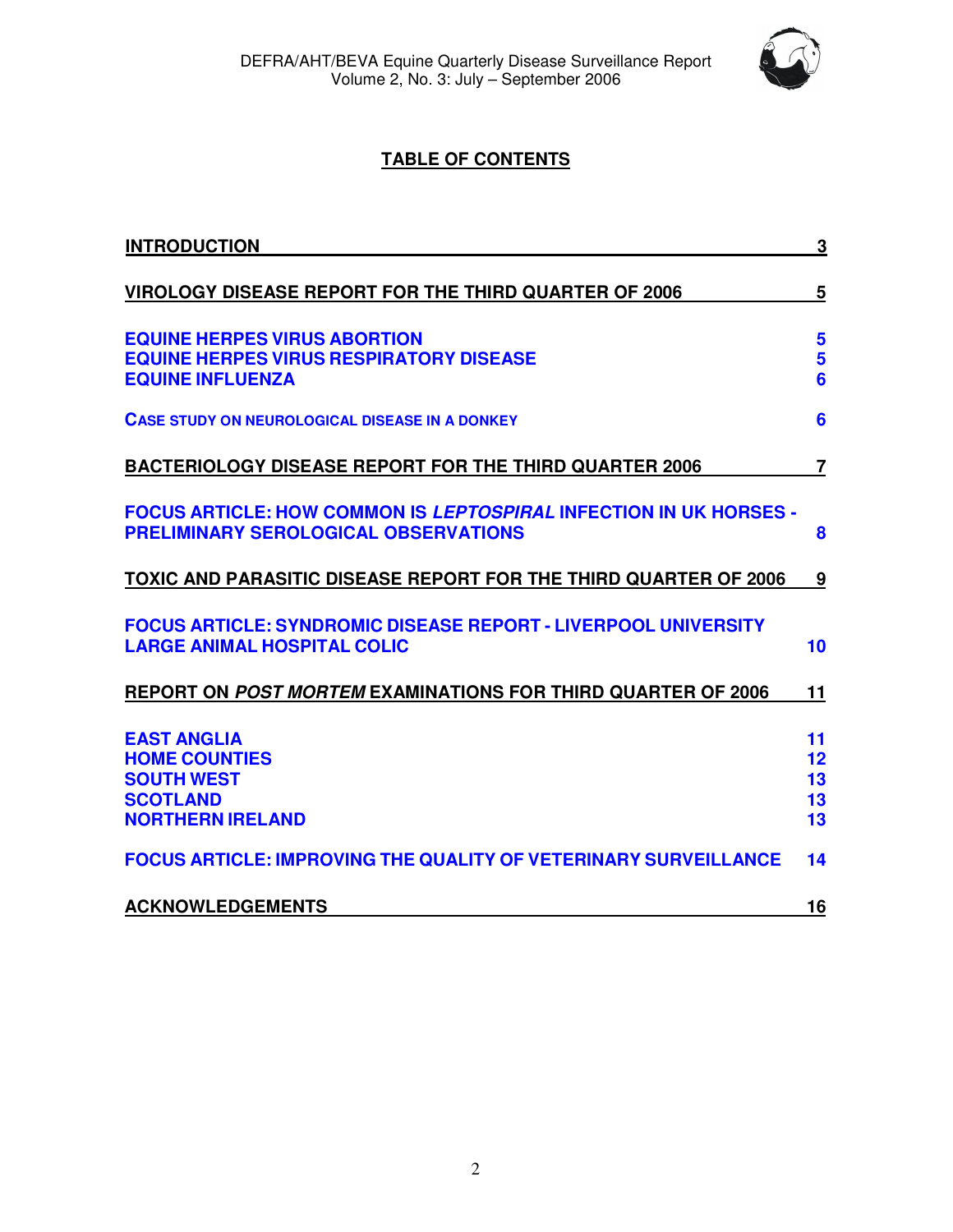

# **Introduction**

Welcome to the third quarterly equine disease surveillance report for 2006 produced by DEFRA, BEVA and the Animal Health Trust. Regular readers will be aware that this report collates equine disease data arising from multiple diagnostic laboratories and veterinary practices throughout the United Kingdom giving a unique insight into equine disease occurrence on a national scale.

The third quarter of 2006 saw an escalating situation in terms of equine infectious anaemia (EIA or 'swamp fever') occurring in Europe, which was featured in the last report (Click here). The authorities in Ireland announced on  $15<sup>th</sup>$  June 2006 that they had found EIA in horses on two stud farms and one affected horse was linked with an outbreak in an equine hospital. Some horses, which may have been exposed to the disease, had been sent to the UK. The State Veterinary Service acted quickly to ensure these horses were isolated and tested for the disease. Further cases of EIA have been confirmed in Ireland and the authorities in Ireland informed DEFRA of further GB tracings which were located and restrictions put in place with sampling being undertaken. A total of 22 horses were placed under restrictions in England, Wales and Scotland. Until 1<sup>st</sup> September 2006 all testing of any horses resident in the UK had been negative. A single case was confirmed in a foal on premises in Northern Ireland on  $1<sup>st</sup>$  September 2006. The foal, which was the first case of EIA in the UK for 30 years was humanely put down. DEFRA has maintained liaison with Ireland on their EIA situation, with an extensive surveillance operation continuing there. In late August and early September a further three horses on two premises were found to be positive, but there were no tracings from these premises to the UK. It is not thought that these cases significantly affect the level of risk to the UK based on current epidemiological assessments and all tests have all proved negative and final movement restrictions have been lifted on all the horses on the nine premises in Great Britain. During the same period outbreaks of EIA were also reported in Italy and Germany. Readers are recommended to consult DEFRA's website for the very latest information on the EIA situation in UK, Ireland and elsewhere in Europe (Click here).

Following the emergence of EIA in Ireland, which had been previously free of the disease, on 14<sup>th</sup> September 2006 DEFRA published online (Click here) a qualitative risk assessment on the risk of introduction of EIA into Great Britain from other EU member states and countries neighbouring the EU. The report concluded that EIA was considered to be present in Russia, the Balkan countries, Romania and Turkey and therefore illegal trade in horses between these countries and neighbouring EU states constituted a risk factor for introduction of the disease into the EU. This emphasised the need for maintaining strict border control measures between the EU and its neighbouring countries.

In this report we welcome for the first time laboratory data contributed from the Royal Veterinary College (RVC), the largest of the now 7 UK veterinary schools. The RVC has an active and wide ranging clinical and research interest in equine surgery and medicine, which is headed by Professor Josh Slater who has a particular interest in infectious diseases of horses and is currently President Elect of BEVA. We appreciate this initial submission from the RVC and look forward to their regular contributions in the future.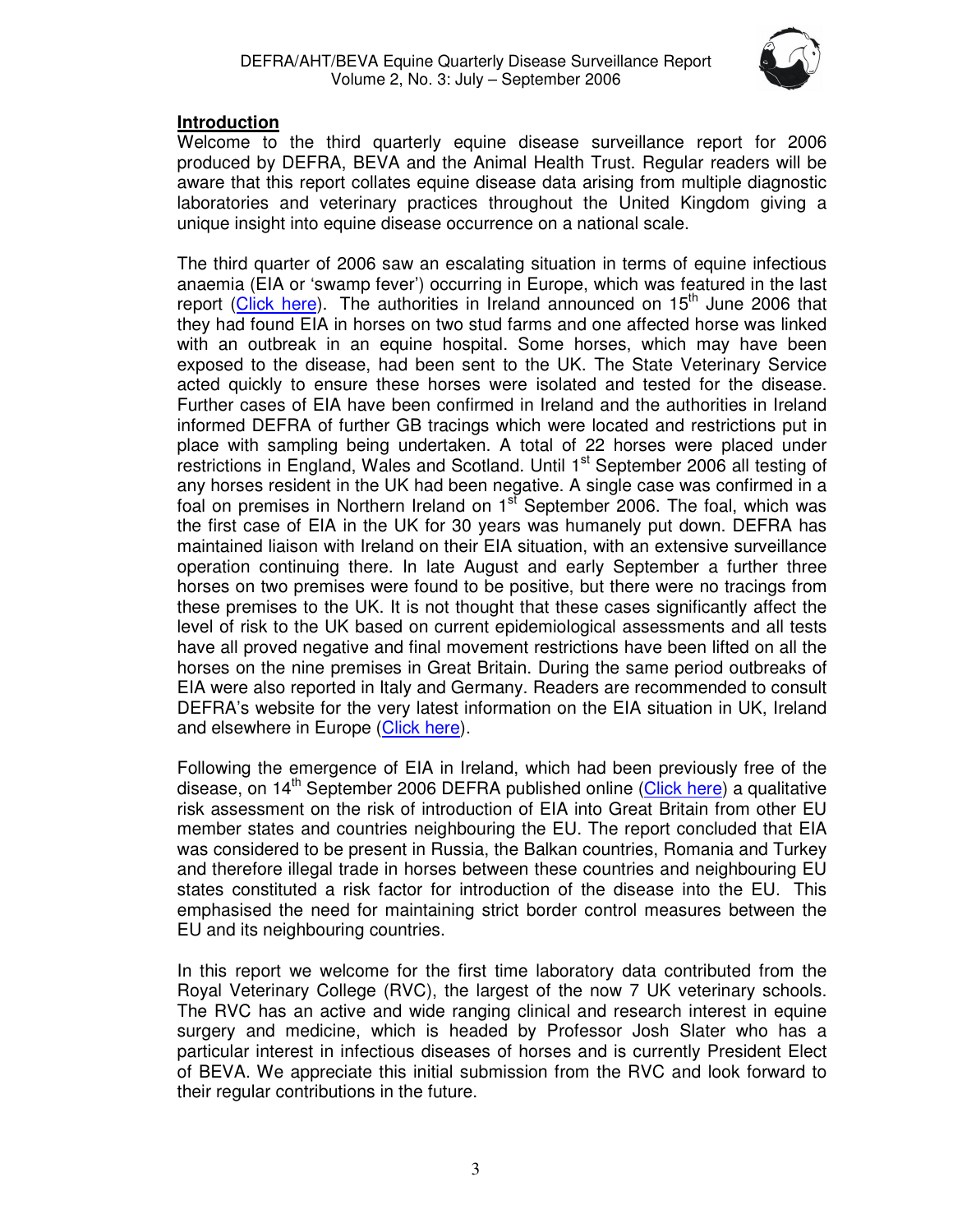#### DEFRA/AHT/BEVA Equine Quarterly Disease Surveillance Report Volume 2, No. 3: July – September 2006



We are pleased to include in this report a focus article on Equine Leptospirosis courtesy of Ken Smith and Charlie Dalley. **Ken Smith** is Professor of Companion Animal Pathology at the Royal Veterinary College, specialising in diseases of horses, dogs and cats. Professor Smith previously worked at the Animal Health Trust, where he was Head of Pathology. His interest in leptospiral diseases of horses developed at that time. **Charlie Dalley** is a highly experienced microbiologist working at VLA Weybridge. He is expert in the diagnosis of leptospiral infections in animals, particularly livestock, and has been engaged in pilot research on leptospiral serosurveillance in horses in the United Kingdom.

Following a first syndromic disease report in the corresponding issue last year, an annual summary of colic data from the Leahurst Equine Hospital, University of Liverpool is supplied again by Chris Proudman. **Professor Chris Proudman** is an internationally recognized expert in equine gastroenterology, based at the University of Liverpool. Chris' article introduces data relating to colic referrals made to the equine hospital at Leahurst. This article provides information for the twelvemonth period between October 2005 to September 2006.

Included in this report is a focus article on quality assurance in veterinary surveillance, contributed by Dr Kay Williams and Professor Sidney Ricketts, outlining quality control and assurance schemes that are currently in place and potential improvements for the future. **Dr Kay Williams** is Goal Owner for Quality Assurance of the UK Surveillance Strategy and is an active member of BARQA, the Research Quality Association. **Professor Sidney Ricketts** is senior partner at Rossdales equine veterinary practice in Newmarket and head of their Beaufort Cottage Laboratories.

We reiterate that the views expressed in these focus articles are the authors' own and should not be interpreted as official statements of DEFRA, BEVA or the AHT.

Access to all of the equine disease surveillance reports can be made on a dedicated page on the Animal Health Trust website at http://www.aht.org.uk/equine\_disease.html or via the BEVA and Defra websites:

http://www.beva.org.uk/

http://www.defra.gov.uk/animalh/diseases/vetsurveillance/species/horses/index.htm

We would remind readers and their colleagues that there is available on the AHT website a form for registration to receive free of charge reports regularly via e-mail as they are produced. The link for this registration form is available via http://www.aht.org.uk/equine\_disease\_registration.html.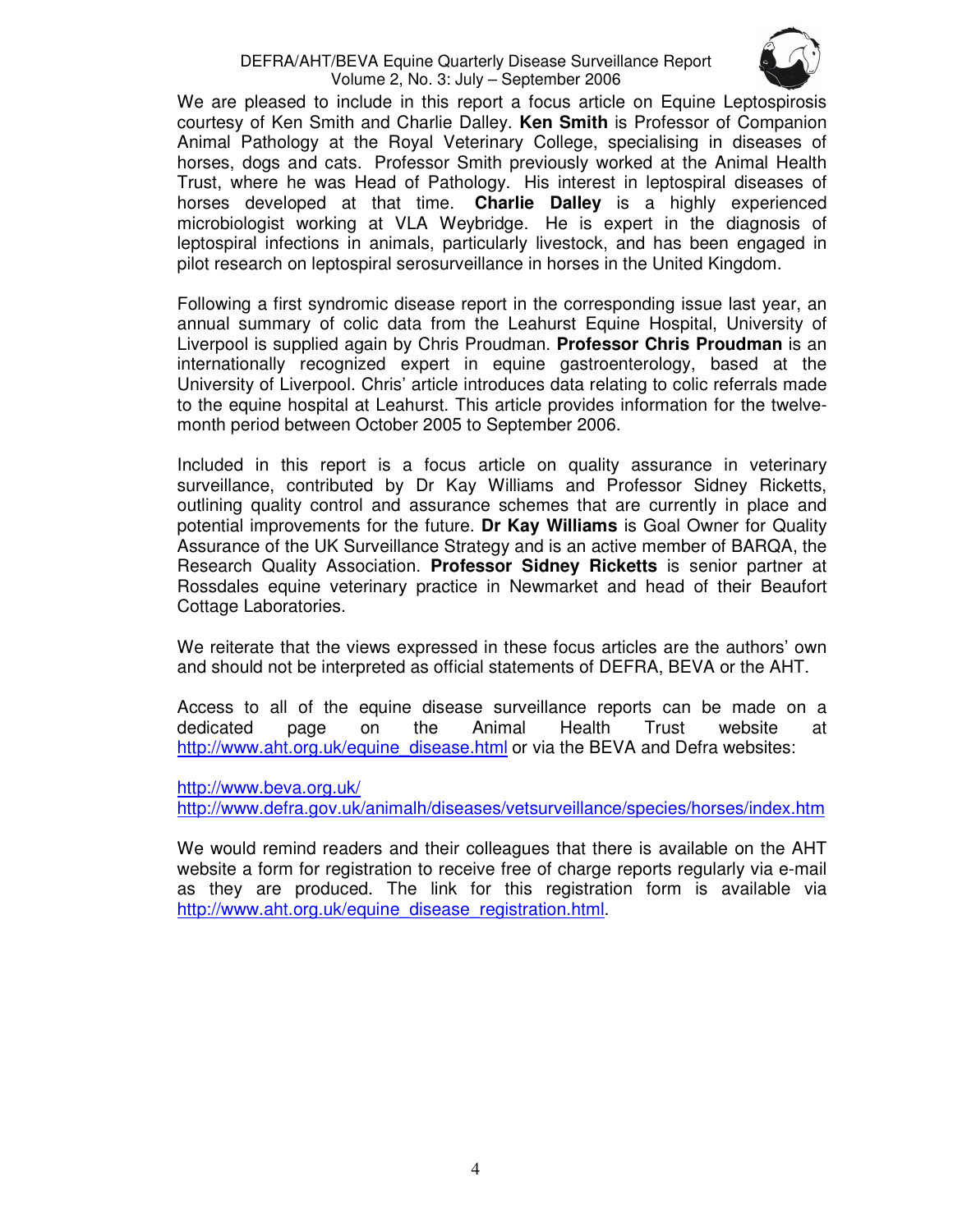

# **Virology Disease Report for the third quarter of 2006**

The results of virological testing for July to September 2006, are summarized in Table 1, and include data relating to equine viral arteritis virus from the Veterinary Laboratories Agency (VLA), Weybridge. The sample population for the VLA is different from that for the other contributing laboratories, as the VLA's tests are principally in relation to international trade. Of the 21 EVA VN positives detected by the VLA, 13 were among export samples, 1 from imports, 3 were samples from overseas and 4 were private requests. The 6 semen samples received for virus isolation were negative for EVA virus isolation after 3 passages in RK13 cell culture, and negative for EVA by the one-tube RT-PCR

|                          | Number of<br><b>Samples Tested</b> | <b>Number Positive</b><br>(%) | <b>Number of Contributing</b><br>Laboratories |
|--------------------------|------------------------------------|-------------------------------|-----------------------------------------------|
| <b>Serological Tests</b> |                                    |                               |                                               |
| EVA VN/ELISA             | 1394                               | $10^{#}$                      | 3                                             |
| <b>VLA EVA VN</b>        | 542                                | 21 <sup>#</sup>               |                                               |
| EHV-1/-4 CF test         | 590                                | $29*$                         |                                               |
| EHV-3 VN test            |                                    | 0                             |                                               |
| ERV-1/-2 CF test         | 372                                | $2^*$                         |                                               |
| Influenza HI test        | 293                                | $5^*$                         |                                               |
| EIA (Coggins)            | 495                                | 0                             |                                               |
| <b>Virus Detection</b>   |                                    |                               |                                               |
| <b>EHV-1/-4 PCR</b>      | 18                                 |                               |                                               |
| <b>EHV-2/-5 PCR</b>      | 5                                  |                               |                                               |
| Influenza NP ELISA       | 26                                 | 2                             |                                               |
| Influenza VI in eggs     | 2                                  | 2                             |                                               |
| EHV VI                   | 133                                | 2                             |                                               |
| EVA VI/ PCR              |                                    |                               |                                               |
| <b>VLA EVA VI/ PCR</b>   | 6                                  |                               |                                               |
| Rotavirus                | 23                                 |                               | 5                                             |

#### **Table 1: Diagnostic virology sample throughput and positive results for third quarter 2006**

 $VN =$  virus neutralisation,  $ELISA =$  enzyme-linked immunosorbent assay,  $CF =$  complement fixation,

 $HI = haemagglutination inhibition, PCR = polymerase chain reaction, NP ELISA = nasopharyngeal swab$ 

 $VI =$  virus isolation,  $EAV =$  equine rhinovirus,  $#$  = Seropositives include vaccinated stallions

\* = Diagnosed positive on basis of seroconversion between paired sera

# **Virological Diagnoses for the Third Quarter of 2006**

#### **EHV-1 Abortion**

A single case of EHV-1 abortion was confirmed in September in an unvaccinated Shetland mare that aborted near term. The diagnosis was made on the basis of positive EHV-1 PCR results from fetal tissues. No other animals were affected.

#### **EHV-1 Respiratory Disease**

A 22 year-old donkey with respiratory signs was diagnosed with EHV-1 respiratory disease in July on the basis of virus isolation from a heparinised blood sample and a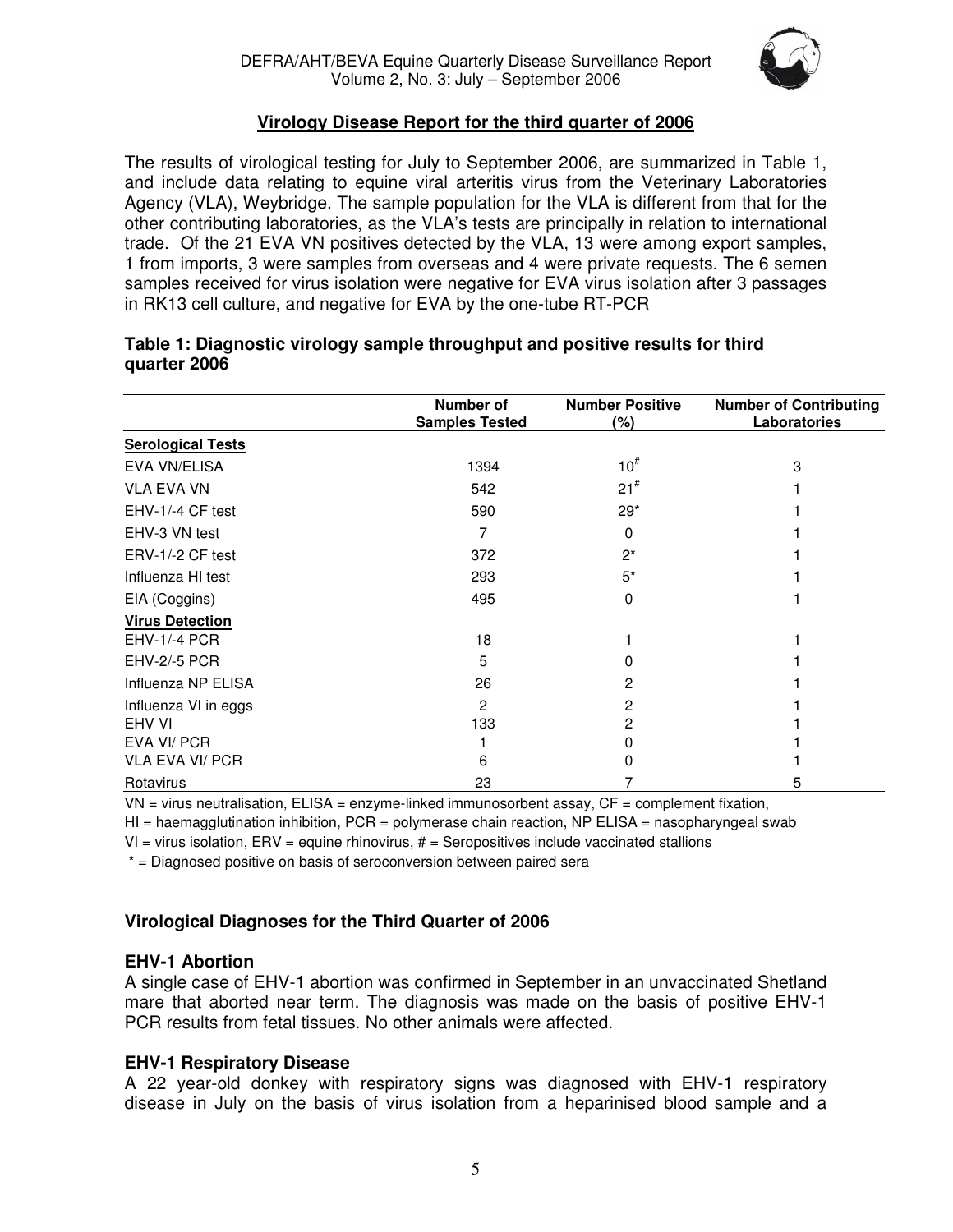

nasopharyngeal swab. An acute serum sample showed only low CF titres for EHV-1,4 and the donkey was euthanased on welfare grounds so a convalescent sample could not be obtained. This appears to have been an isolated case despite there being a number of incontact donkeys.

#### **Equine Influenza**

In July an unvaccinated sports horse from a yard near Stowmarket in Suffolk tested positive for EIV using nucleoprotein ELISA applied to a nasopharyngeal swab sample. The horse travelled from Ireland two days prior to developing clinical signs of pyrexia and lethargy. Five in-contact animals were shown to be uninfected. Virus was isolated and further characterisation is continuing.

In August 2006 a positive EIV sample was received from an outbreak in Lanark, Scotland. The affected horse showed signs of lethargy with swollen submandibular lymph nodes. The affected horse of unknown vaccination history was imported from Poland three days before showing signs. Characterisation of the viral isolate is ongoing.

#### **Case study on neurological disease in a donkey (kindly contributed by Sophie Catling, Donkey Sanctuary, Sidmouth, Devon)**

A 26 year-old donkey gelding presented with in-coordination and hind limb paresis. Five days earlier he had been noted to be slightly ataxic and after initial improvement remained weak on the hind limbs. On the day of examination he was recumbent with the fore limbs stretched straight out and was unable to rise unassisted. A hypotonic tail and reduced perineal reflex were noted, but the donkey was bright and eating. When on his feet he showed hind limb ataxia and lack of proprioception. Temperature, pulse and respiration were normal as were his membranes and capillary refill time. Auscultation of the chest showed no abnormalities and no evidence of external trauma was found. Neurologic herpes was suspected and a blood sample was taken for EHV-1 serology.

Intravenous dexamethasone and intramuscular ceftiofur were administered. The animal was examined the next day when was found to be unable to pass urine properly and also had a very full rectum but showed no signs of voiding. A decision was made to euthanase the animal due to this continued deterioration.

Samples were taken to test for EHV-1 and all were found to be negative. Section of the spinal column revealed an old collapsed intravertabral disc at C7-T1 and more recent



fracture of the articular processes of C6-C7 with excessive callus formation impinging into the spinal canal on both sides. These protrusions extended some 5 to 8mm causing compression of the spinal cord in this region however no associated sub-dural haemorrhages were found.



The lesions were considered to be several days to over a week old and in retrospect one of the grooms recollected an incident a week previously when this donkey slipped in a doorway, fell awkwardly and appeared to knock his head.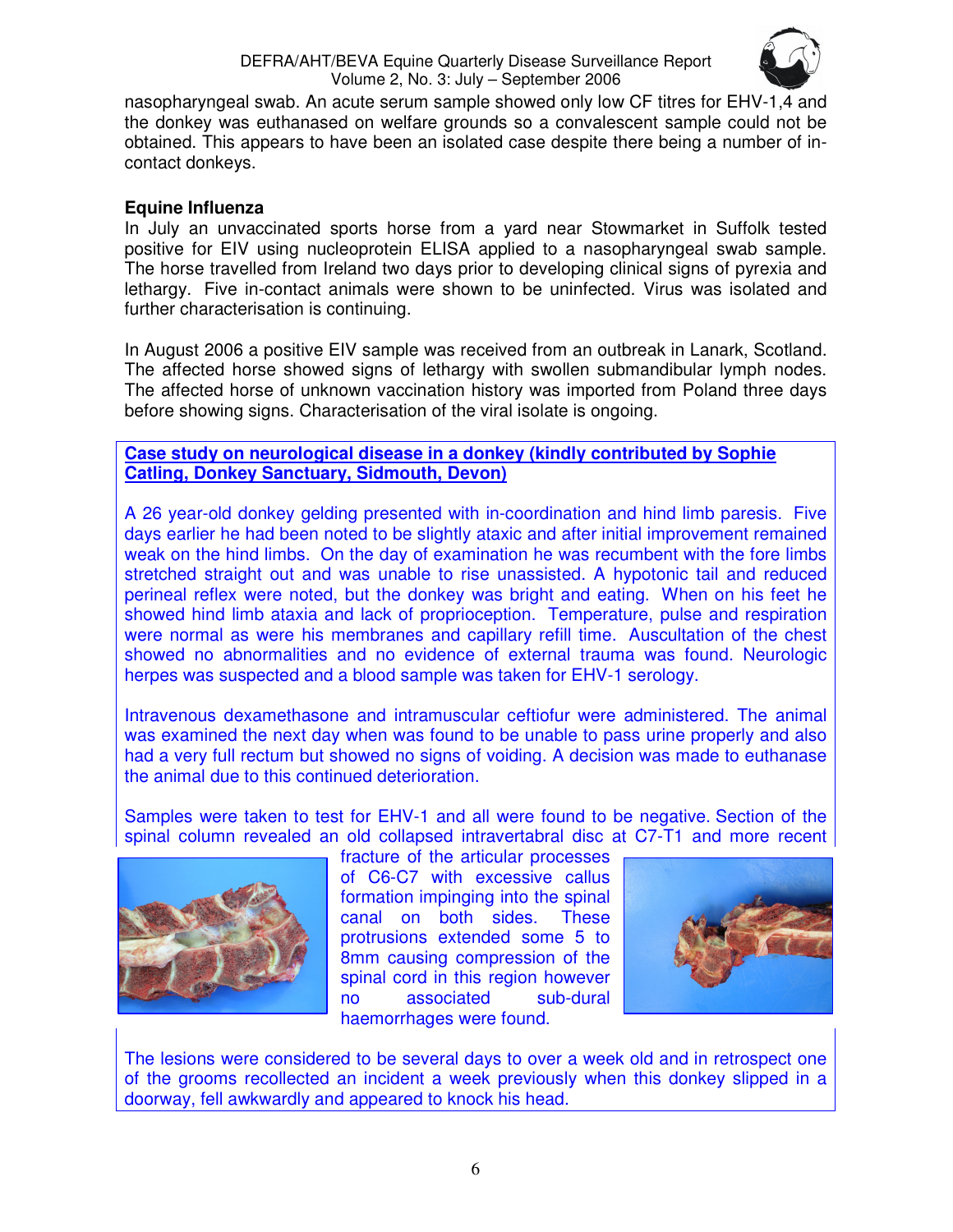

# **Bacteriology Disease Report for the third quarter 2006**

A summary of the diagnostic bacteriology testing undertaken by different contributing laboratories is presented in Table 2. For contagious equine metritis (CEM) 12 of 28 HBLB approved laboratories contributed data.

### VLA CEMO Data for the period July, August, September 2006.

We are again pleased to include data relating to CEM testing from the Veterinary Laboratories Agency (VLA), in this quarterly report. The sample population for the VLA is different from that for the other contributing laboratories as the VLA tests are principally in relation to international trade.

Submissions for International Trade pre-export tests continue the upward trend with swab numbers up 9.9% when compared with the same quarter in 2005.

#### **Table 2: Diagnostic bacteriology sample throughput and positive results for third quarter 2006**

|                                 | Number of<br><b>Samples</b><br><b>Tested</b> | <b>Number</b><br><b>Positive</b> | <b>Number of</b><br>Contributing<br>Laboratories |
|---------------------------------|----------------------------------------------|----------------------------------|--------------------------------------------------|
| <b>CEMO (HBLB)</b>              | 758                                          |                                  |                                                  |
| <b>CEMO (VLA)</b>               | 1739                                         |                                  |                                                  |
| Strangles*                      | 2187                                         | 134                              | 10                                               |
| <b>Salmonellosis</b>            | 278                                          | 6                                | 8                                                |
| <b>MRSA</b>                     | 53                                           | 2                                | 5                                                |
| <b>Clostridium perfringens</b>  | 13                                           | 3                                |                                                  |
| Clostridium difficile (toxin by |                                              |                                  |                                                  |
| ELISA)                          | 21                                           | ი                                | 3                                                |
| Cryptosporidium                 | 2                                            |                                  |                                                  |
| Borrelia spp.                   |                                              | 2                                |                                                  |

 $CEMO =$  contagious equine metritis organism (*Taylorella equigenitalis*); HBLB = HBLB accredited laboratories; VLA = VLA reference laboratory**; \***Streptococcus equi; MRSA = methicillin resistant Staphylococcus aureus.

Of the 278 samples tested for Salmonella spp., 170 were sent directly to the VLA for testing and of these 3 (1.8%) were found to be positive. The other 3 positive samples were among 108 samples tested by other laboratories subsequently confirmed and typed at the VLA. Of the 6 typed strains there were 2 each of S. montevideo, S. typhimurium 104 and S. typhimurium 41.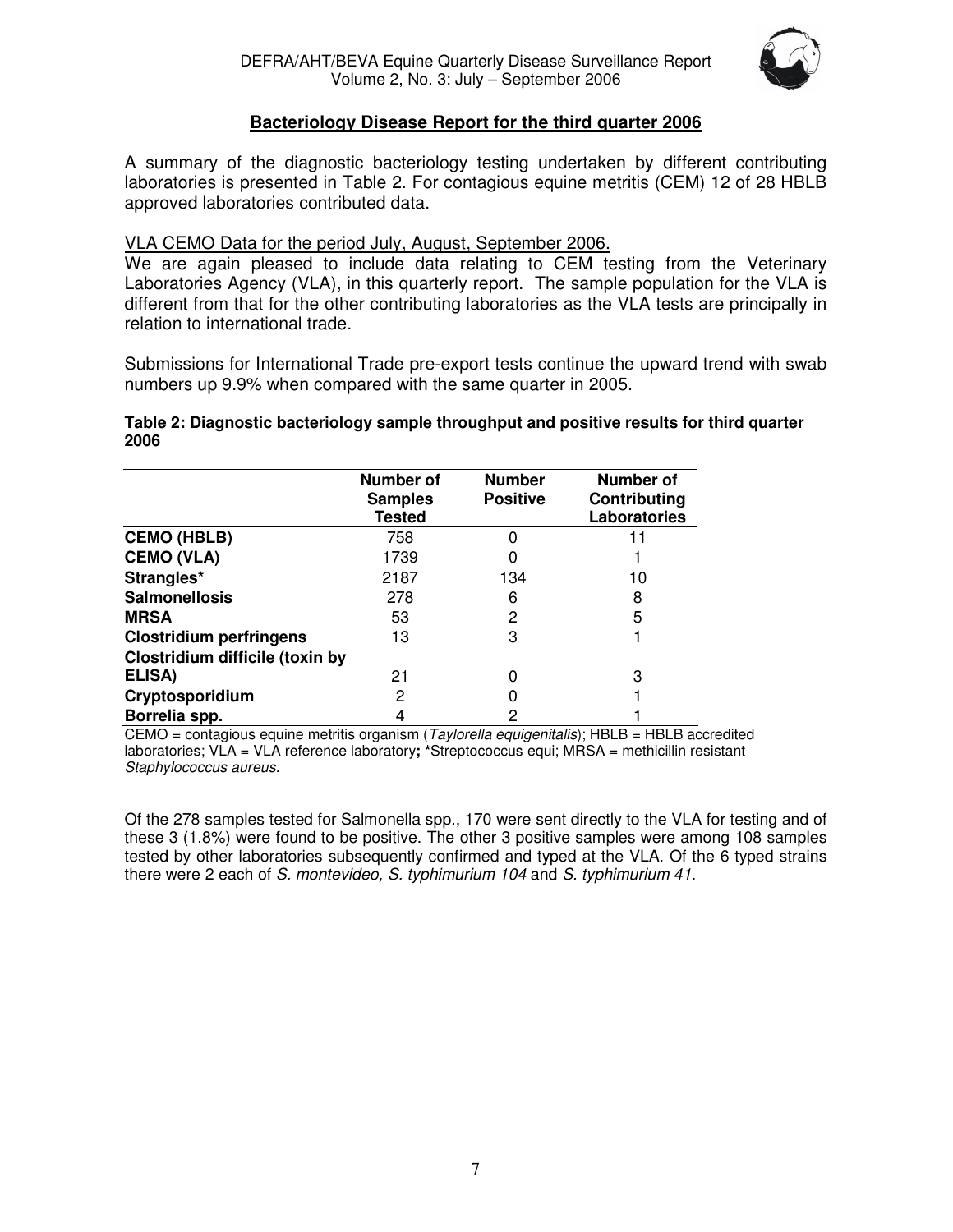#### **FOCUS ARTICLE: HOW COMMON IS LEPTOSPIRAL INFECTION IN UK HORSES - PRELIMINARY SEROLOGICAL OBSERVATIONS. Ken Smith, Royal Veterinary College and Charlie Dalley, VLA Weybridge**

Serological surveys in many laboratories around the world have indicated that leptospiral infections occur frequently in horses and can be caused by a wide variety of leptospiral serotypes (serovars) within the pathogenic genospecies *Leptospira interrogans*. The



infections are usually sub-clinical, though infection may be associated with recurrent uveitis, abortion and liver disease, especially in neonates. In Eastern Europe, Pomona and Grippotyphosa have been identified as the most regularly occurring serovars of the horse. Infection by serovar Pomona is also widespread in the USA and in South America, whereas serovar Bratislava is the predominant equine leptospire in Northern Ireland. There is rising international concern about the role that serovar Bratislava plays in animal disease and its rise in prevalence over the last 20 years. This serovar is the most prevalent found by the Veterinary Laboratories Agency (VLA) in porcine and canine submissions.

Sera submitted to the AHT for laboratory testing from 873 horses were randomly selected and anonymised and tested by the microscopic agglutination test, using a modified microtitre method. Initially all sera were tested by a screening method at a serum dilution of 1/100 against six pools of 20 live leptospiral antigens: serovars Canicola, Icterohaemorrhagiae, Ballum, Copenhageni, Pomona, Grippotyphosa, Tarassovi, Mozdok, Australis, Bratislava, Autumnalis, Muenchen, Sejroe, Hebdomadis, Mini, Bataviae, Zanoni, Javanica, Hardjo prajitno and Hardjo bovis. Sera that were positive to the individual pools were then tested further, by double dilution starting at a titre of 1:100 against the individual serovars of the positively reacting pool. When titres to more than one leptospiral antigen occurred in a serum sample the highest titre was recorded (where two antigens gave equally high titres then both were recorded). All procedures were performed under the UKAS quality scheme ISO17025.

Of the 873 horse sera tested, 220 (25.2%) were recorded as positive to one or more serovars. 165 were positive to a single serovar, 46 to two leptospiral serovars and 9 to three or more leptospiral serovars. Twenty five percent of all sera with significant antibody titres were recorded as positive to more than one leptospiral serovar. Dropping the criteria of the highest titre being recorded as the significant serovar, 112 were positive at >1/100 to 2 or more leptospiral serovars (that is, 50.9% of all positive sera were positive to 2 or more leptospiral serovars).



This serological survey indicates that leptospiral infection is common in British horses. Horses from other countries may be infected with a variety of different leptospires, and no single serovar is associated with the horse as a maintenance host. Bratislava was found to be the predominant serovar in this survey. Strains of this serogroup have been isolated from wildlife, including hedgehogs, rats, wood mice, short and long-tailed voles and badgers, and from porcine and canine sources. Any of these wild or domesticated species could be a source of Bratislava serovar infection in horses.

Our data indicate that leptospiral antibodies indicative of prior exposure to infection are common in horses in the United Kingdom. Further work is needed to establish whether these infections are associated with clinical disease.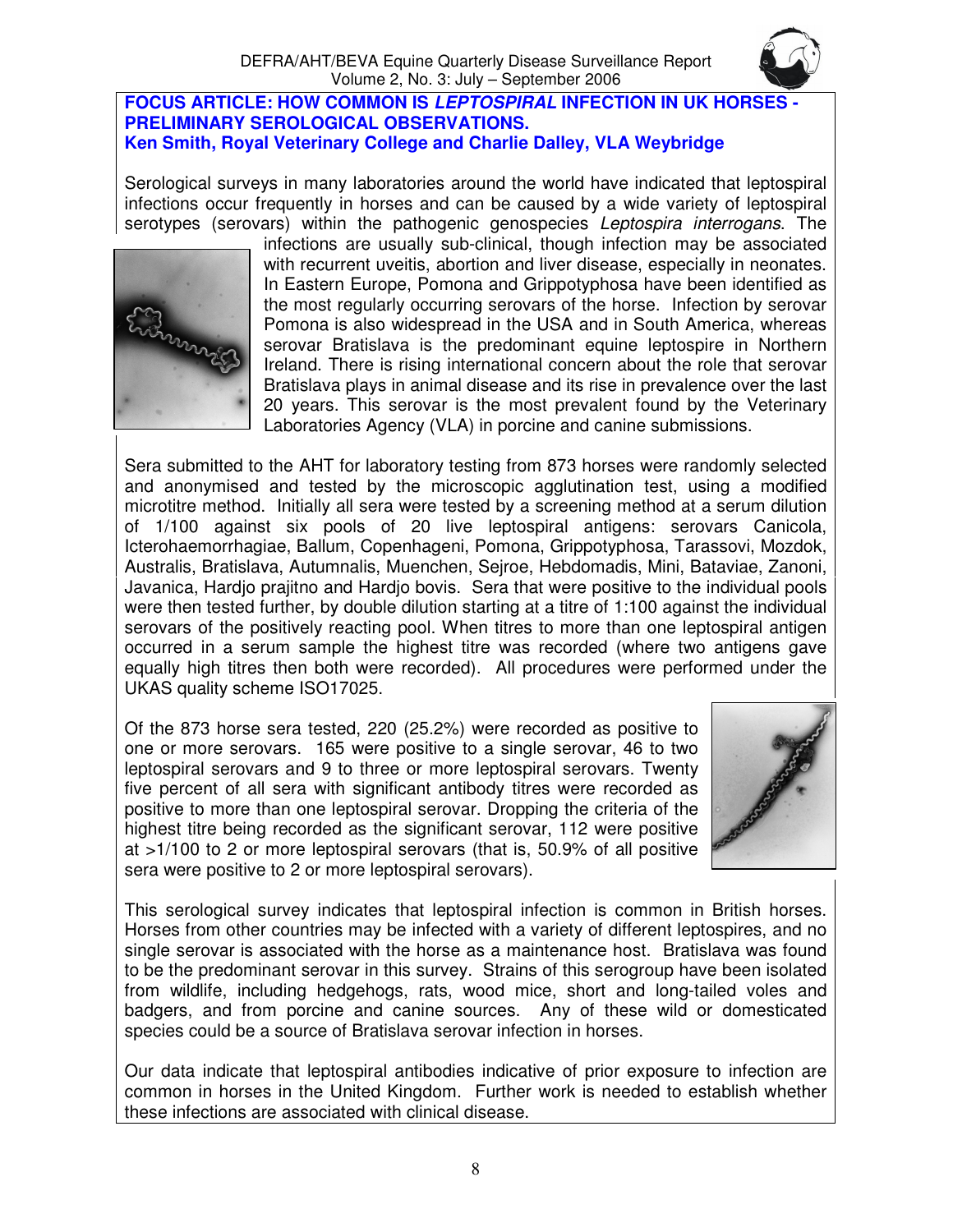

#### **Toxic and Parasitic Disease Report for the Third Quarter of 2006**

A summary of diagnostic toxicosis and parasitology testing undertaken by contributing laboratories is presented in Tables 3 and 4 respectively.

**Table 3: Diagnostic toxicosis sample throughput and positive results for third quarter 2006** 

|                       | Number of<br><b>Samples</b><br><b>Tested</b> | <b>Number</b><br><b>Positive</b> | Number of<br>Contributing<br><b>Laboratories</b> |
|-----------------------|----------------------------------------------|----------------------------------|--------------------------------------------------|
| <b>Grass Sickness</b> | 5                                            |                                  |                                                  |
| Hepatic toxicoses     | 101                                          | 21                               | 3                                                |

**Table 4: Diagnostic parasitology sample throughput and positive results for third quarter 2006** 

|                      | Number of<br><b>Samples</b><br><b>Tested</b> | <b>Number</b><br><b>Positive</b> | Number of<br>Contributing<br><b>Laboratories</b> |
|----------------------|----------------------------------------------|----------------------------------|--------------------------------------------------|
| <b>Endoparasites</b> |                                              |                                  |                                                  |
| Ascarids             | 721                                          | 18                               | 3                                                |
| Coccidiosis          | 21                                           |                                  |                                                  |
| Cyathostomes         | 255                                          | 75                               | 3                                                |
| Dictyocaulus         | 221                                          | 3                                | 3                                                |
| Strongyles           | 449                                          | 72                               | 5                                                |
| Strongyloides        | 21                                           |                                  |                                                  |
| Tapeworms            | 676                                          | 43                               | 4                                                |
| Trichostrongylus     | 21                                           | 2                                |                                                  |
| <b>Ectoparasites</b> |                                              |                                  |                                                  |
| Lice                 | 188                                          |                                  | 5                                                |
| Chorioptes           | 196                                          | 3                                |                                                  |
| Ringworm             | 84                                           | 15                               | 4                                                |
| Demodex              | 154                                          |                                  | 3                                                |
| Trombicula           | 154                                          | 2                                | 3                                                |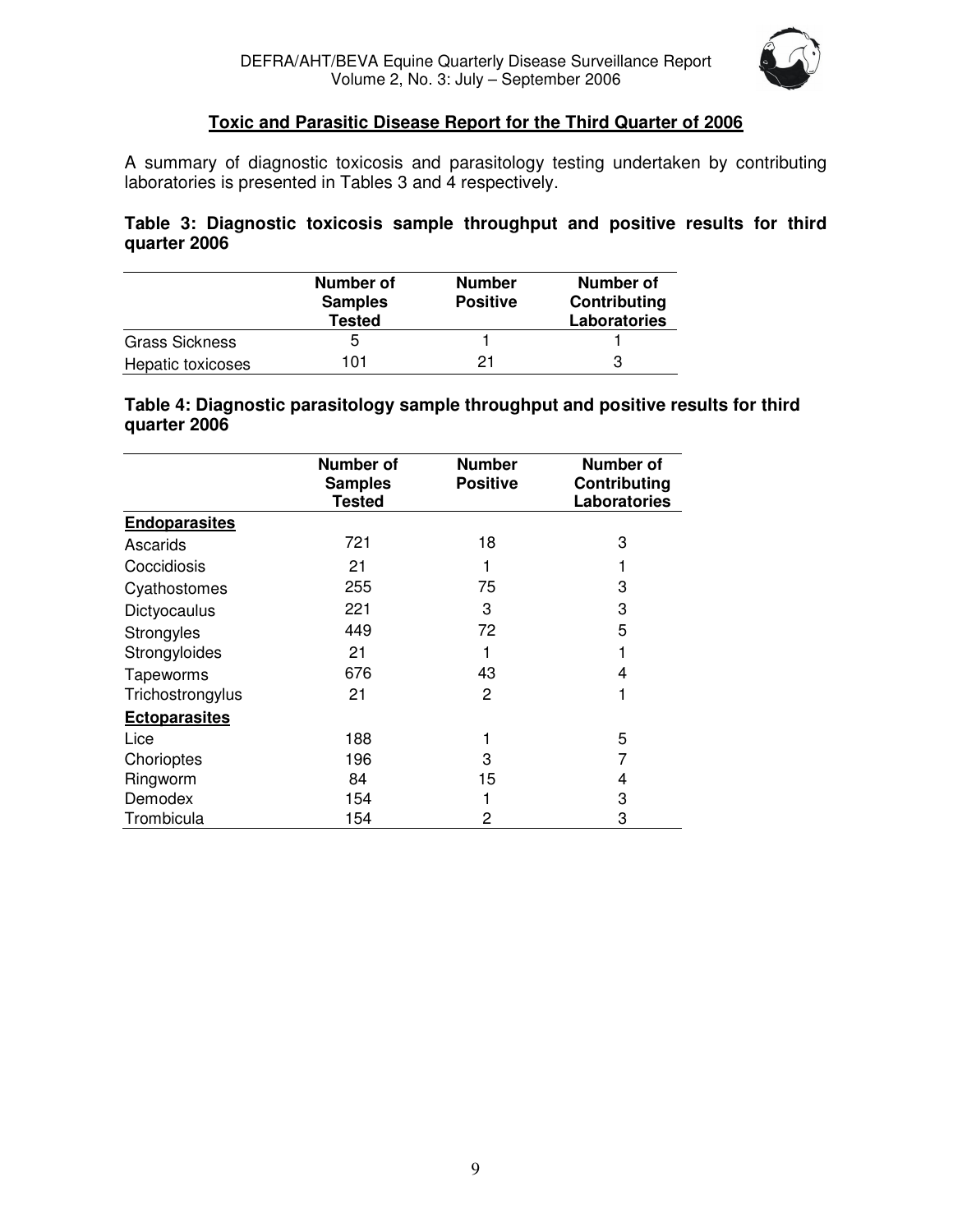

| <b>Syndromic disease report: Liverpool University Large Animal Hospital Colic Data -</b><br>October 2005 to September 2006<br>Courtesy of Prof. Chris Proudman, Faculty of Veterinary Science, University of Liverpool                                                                                                                                                                  |
|-----------------------------------------------------------------------------------------------------------------------------------------------------------------------------------------------------------------------------------------------------------------------------------------------------------------------------------------------------------------------------------------|
| SUMMARY OF OUTCOMES OF COLIC CASES ADMITTED TO LIVERPOOL UNIVERSITY EQUINE<br>HOSPITAL, LEAHURST BETWEEN 0CT'05-SEPT'06 (TOTALS CORRESPOND TO EACH QUARTER)                                                                                                                                                                                                                             |
| <b>KEY</b>                                                                                                                                                                                                                                                                                                                                                                              |
| <b>Medical</b><br><b>Surgical</b>                                                                                                                                                                                                                                                                                                                                                       |
| 4 <sup>th</sup> Quarter 2005<br>1 <sup>st</sup> Quarter 2006<br>2 <sup>nd</sup> Quarter 2006<br>3rd Quarter 2006                                                                                                                                                                                                                                                                        |
| <b>Total number of cases admitted to hospital</b>                                                                                                                                                                                                                                                                                                                                       |
| This figure represents cases managed surgically and medically and reflects the broad seasonal<br>variations in admission rates. The number of admissions in the second quarter of 2006 is<br>influenced by the seasonal pattern of grass sickness admissions. At Liverpool most of these cases<br>are classified as 'surgical' as they undergo exploratory laparotomy and ileal biopsy. |
| 4Q 2005<br>82 (31 M / 51 S)<br>1Q 2006<br>55 (15 M / 40 S)                                                                                                                                                                                                                                                                                                                              |
| <b>2Q 2006</b><br>81 (23 M / 58 S)<br>3Q 2006<br>69 (21 M / 48 S)                                                                                                                                                                                                                                                                                                                       |
| <b>Post-operative survival</b><br>This figure represents the percentage of horses undergoing colic surgery that walk out of the<br>anaesthesia recovery box.                                                                                                                                                                                                                            |
| 4Q 2005<br>76%<br>1Q 2006<br>79%                                                                                                                                                                                                                                                                                                                                                        |
| <b>2Q 2006</b><br>86%<br>3Q 2006<br>88%                                                                                                                                                                                                                                                                                                                                                 |
|                                                                                                                                                                                                                                                                                                                                                                                         |
| Short-term survival of surgical cases (discharged from hospital)                                                                                                                                                                                                                                                                                                                        |
| This figure describes the percentage of surgical colic cases that survive to discharge from the<br>hospital. Losses prior to this stage include intra-operative death or euthanasia and post-operative<br>death/euthanasia due to complications (e.g. ileus, endotoxaemia, peritonitis).                                                                                                |
| 64%<br>4Q 2005<br>1Q 2006                                                                                                                                                                                                                                                                                                                                                               |
| 65%<br>2Q 2006<br>69%<br>63%                                                                                                                                                                                                                                                                                                                                                            |
| 3Q 2006<br><b>Dead on arrival</b>                                                                                                                                                                                                                                                                                                                                                       |
|                                                                                                                                                                                                                                                                                                                                                                                         |
| 4Q 2005<br>$\mathbf{0}$<br>1Q 2006                                                                                                                                                                                                                                                                                                                                                      |
| 2Q 2006<br>3Q 2006                                                                                                                                                                                                                                                                                                                                                                      |
| Died or euthanased prior to surgery                                                                                                                                                                                                                                                                                                                                                     |
| 4Q 2005<br>4<br>1Q 2006<br>0                                                                                                                                                                                                                                                                                                                                                            |
| 2Q 2006<br>3<br>$\overline{\mathbf{2}}$<br>3Q 2006                                                                                                                                                                                                                                                                                                                                      |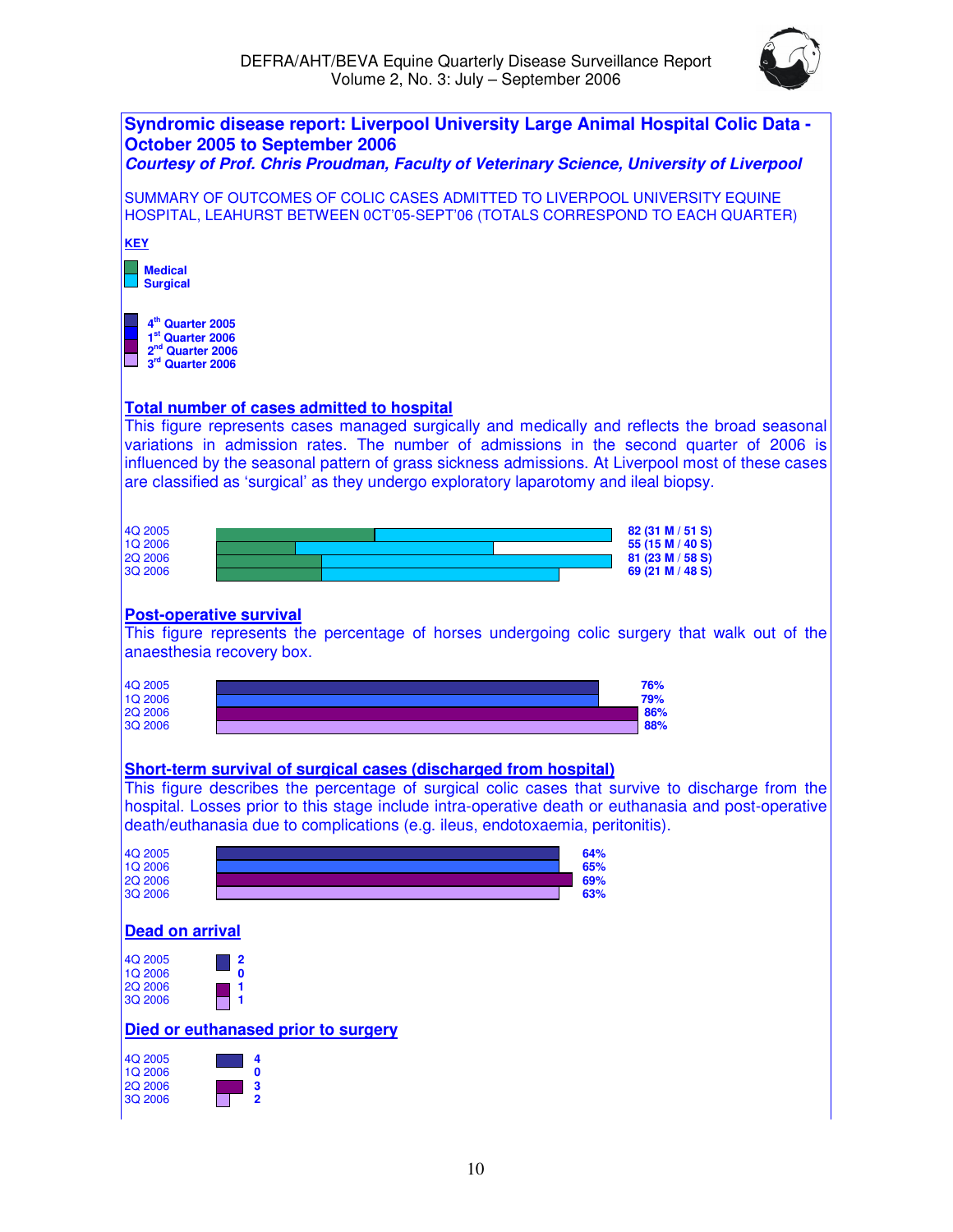



# **Report on Post Mortem Examinations for Third Quarter 2006**

#### **East Anglia**

Twenty-three cases were examined this quarter.

A total of twelve cases of abortion were submitted for PME this quarter. All occurred in Thoroughbreds and of the twelve; four had evidence of poor placental perfusion, one was due to focal constriction of the umbilical cord leading to fetal and placental compromise, three were due to umbilical cord torsion, two cases showed bacterial placentitis and fetal septicaemia, one had a developmental abnormality and one case was undiagnosed. In six cases placental and fetal tissues were examined for EHV-1,4 by PCR and all results were negative. In one case the placenta was not submitted and fetal tissues only were examined for EHV.

A four-month old Thoroughbred foal was examined at PME having been euthanased several weeks after being diagnosed with *Rhodococcus equi* infection of its right stifle joint. Findings at PME included muscle wastage of right gluteals, extensive R.equi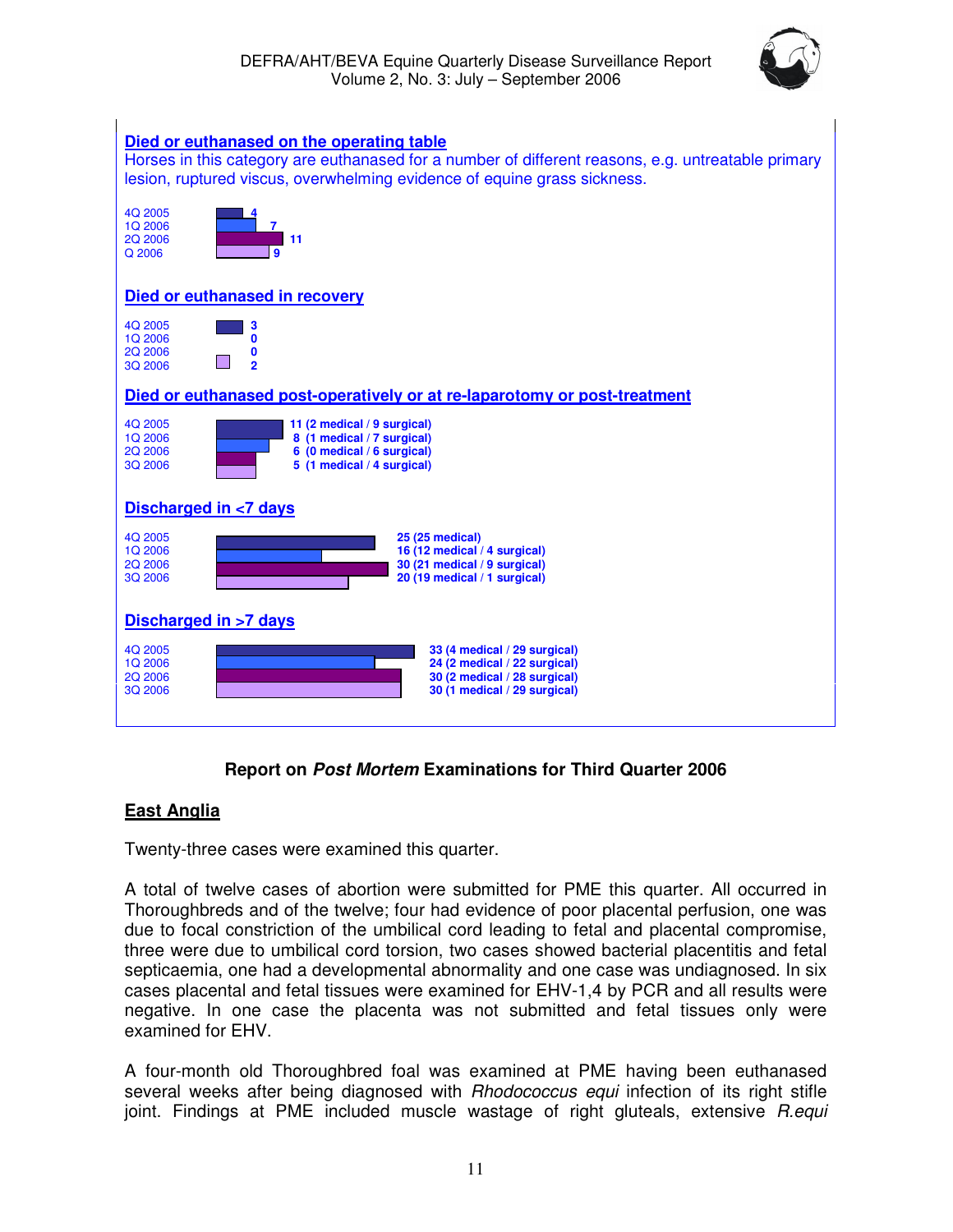#### DEFRA/AHT/BEVA Equine Quarterly Disease Surveillance Report Volume 2, No. 3: July – September 2006



abscessation of the right stifle joint and distal femur resulting in osteomyelitis and bone sequestration and abscesses in the mesentery and right inguinal region.

An adult pony euthanased as a result of sudden onset neurological signs was examined. Findings included; epicardial roughening, oedema and fibrinous exudation, severe ventral, sternal and prepucial oedema and peritoneal, pleural and pericardial effusions. An underlying cause for these findings was not determined.

An aged pony gelding euthanased for emaciation, extreme weakness and recumbency was examined as an investigation of possible neglect. Findings included: generalised muscle wasting and marked loss of fat reserves, severe changes in the lungs, atlantooccipital joint and trachea and severe dental abnormalities. The most significant finding was a pathological condition affecting the lungs had greatly reduced volume due to chronic generalised pulmonary fibrosis the end-stage effects of which are likely to have caused severe compromise to pulmonary function. Tracheal lesions reduced the lumen size at several sites. Whether there was any association between the tracheal changes and the development of marked pulmonary fibrosis could not be determined. Emaciation was thought to be a result of the abnormalities of the teeth and pain associated with atlanto-occipital joint changes preventing lowering of the head to graze.

Two cases of renal carcinoma, three cases of cardiovascular disease and single cases of ruptured oesophagus and osteosarcoma were also diagnosed.

#### **Home Counties**

Nineteen cases were examined this quarter.

A single neonatal Thoroughbred-cross foal was examined and found to have suffered a perforated gastric ulcer.

A single sudden death case was found to have suffered a ruptured diaphragm. Two racehorses were examined as casualties; one was found to have tearing of the serratus ventralis and associated haematoma and the other had a fractured ileal shaft. A colic case that was euthanased was found to have an enlarged spleen with fibromuscular thickening of the splenic capsule and trabeculae suggesting a chronic splenic condition.

Other diagnoses made in adult animals included single cases of grass sickness, gastric rupture, ruptured left ventral colon, ruptured caecum, ruptured transverse colon, bile duct carcinoma, ulcerative colitis and fungal pneumonia (presumed aspergillosis), mesenteric abscess (S.zooepidemicus), cervical vertebral stenotic myelopathy associated with vertebral malformation C6-7.

In aged animals findings included aortic aneurysm (presumed post-parasitic) and chronic pleural and interstitial pulmonary fibrosis (presumed post-allergic), bilateral phaeochromocytomas affecting adrenal glands, strangulation of distal small intestine by pedunculated lipoma.

In two cases no diagnosis was reached.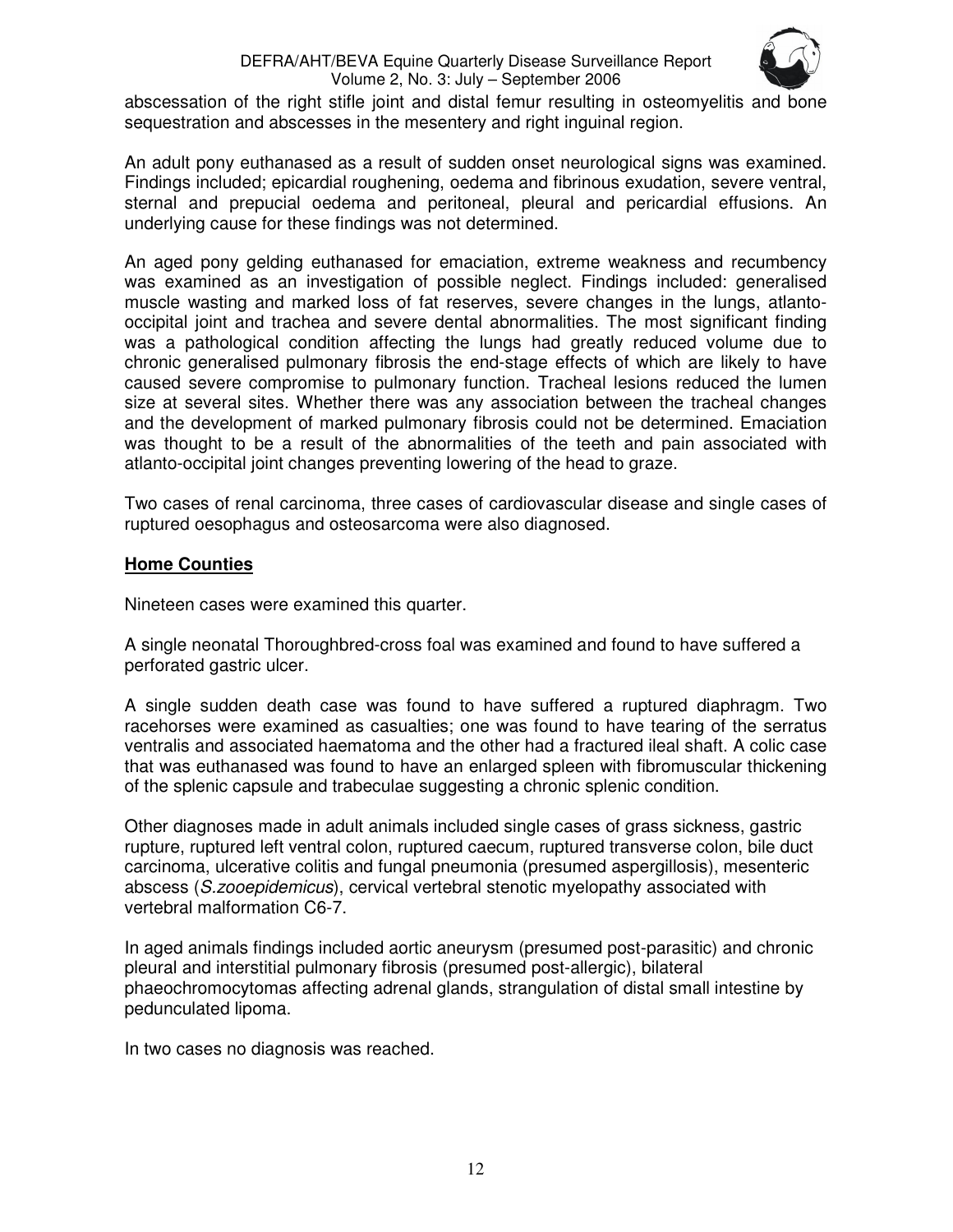

# **South West**

Nine cases were examined this quarter.

Two cases of neoplasia were diagnosed: one sub-epiglottic squamous cell carcinoma within the larynx and one spindle cell tumour (possibly a leiomyosarcoma) of the spleen.

Diagnoses of alimentary disease included: left colon and caecum displacement, a case of ruptured left colon thought to be due to focal abscessation and a case of small intestinal muscular hypertrophy with diverticulosis of the jejunum and rupture.

Single cases of; diffuse pneumonia (interstitial and alveolar) of unknown cause, navicular bone disease, mesenteric arterial thrombosis and inflammation thought to be postparasitic, peritionitis of unknown cause.

#### **Scotland**

A single case was examined this quarter.

The case involved a fourteen year-old Connemara mare that had been suffering from anorexia, dullness and diarrhoea and an infestation of ticks. A worm egg count, carried out when the horse was first seen to be ill, detected 2800 trichostrongyle eggs per gram. A regenerative anaemia was detected with a PCV of 0.27l/l (reference range 0.35-0.50l/l). There was also a hyperglobulinaemia with a globulin level of 51g/l (reference range 19- 37g/l). Despite worming and treatment with antibiotics the mare continued to deteriorate and was euthanased. At post-mortem examination there was evidence of diffuse perionitis and a localised, fibrinous, adhesive peritonitis between three adjacent loops of small intestine. In the affected area a 3mm full-thickness perforating ulcer was detected. A few 1mm erosions were detected in the adjacent mucosa. On histopathology there was a florid, mixed inflammatory cell infiltrate, which was dominated by neutrophils on the serosal surface and there was a thick layer of granulation tissue. There was no evidence of eosinophils and the cause of the ulceration was not determined.

#### **Northern Ireland (AFBINI)**

Eight cases were examined this quarter.

Cases included one aborted foetus and six sudden deaths. No specific diagnosis was reached in the case of abortion however a mixed growth of *Streptococcus zooepidemicus* and Escherichia coli was cultured from fetal stomach contents and mixed fetal tissues. A post-mortem examination was carried out in August on a three-month-old foal, which had a history of contact with a confirmed equine infectious anaemia (EIA) case. Post-mortem findings were consistent with EIA infection and EIA was confirmed using the Coggins test.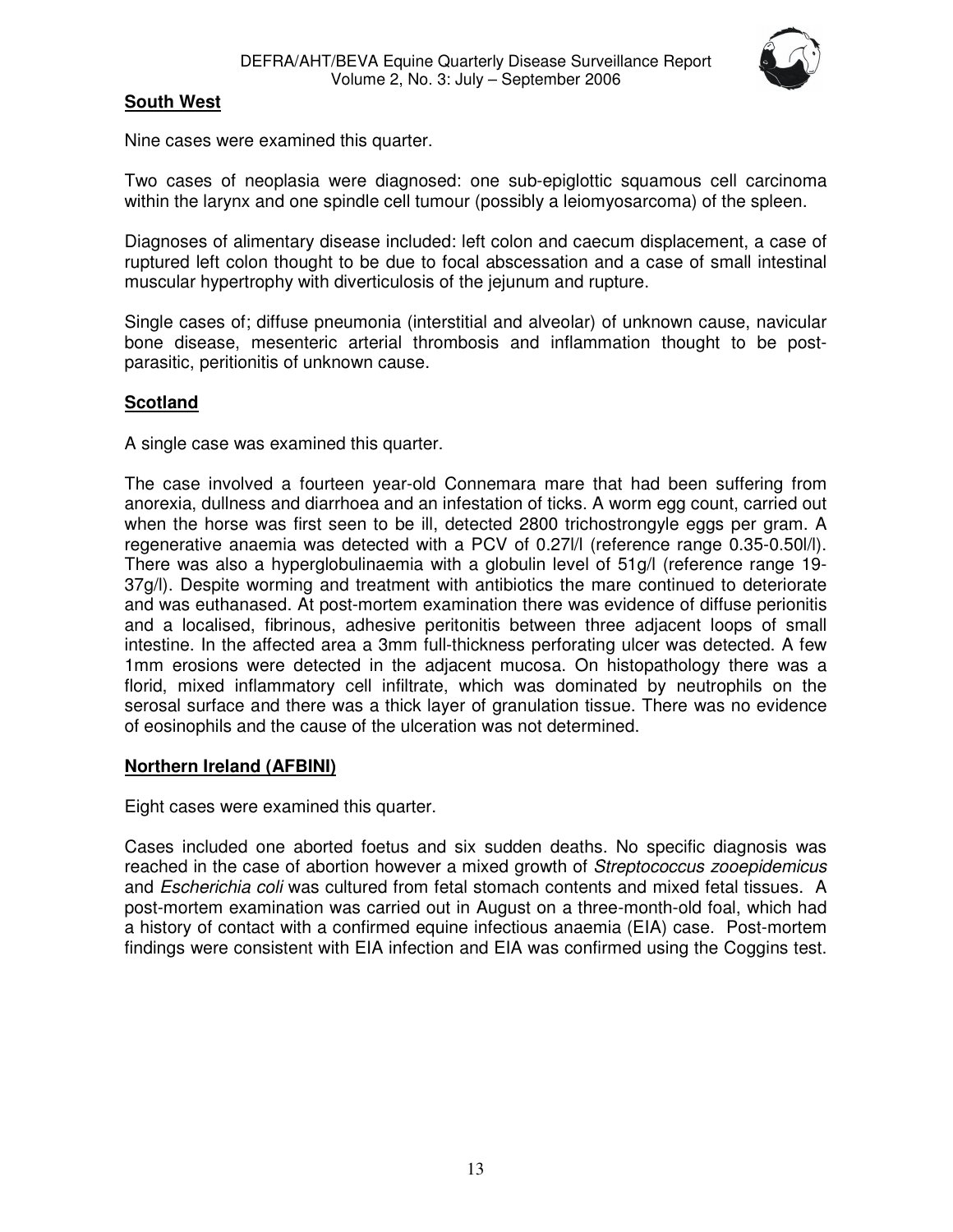

#### **FOCUS ARTICLE: IMPROVING THE QUALITY OF VETERINARY SURVEILLANCE Kay Williams, Defra and Sidney Ricketts, Rossdale & Partners, Newmarket.**

Veterinary surveillance is the process involved in collecting and analysing information about animal-related health and welfare threats, including equine diseases. It is also about making sure that this information reaches those who need it so that timely and appropriate action may be taken and advice given.

# **Working in partnership**

As part of a 10-year UK Veterinary Surveillance Strategy (VSS), the private sector and interested parties have been working with Defra to improve and assure the quality of data used in surveillance activities. This is in support of gathering and making best use of data from a wide range of sources. Effective policy relies on good evidence and decision makers depend on reliable surveillance data on which to base important strategic decisions. This does not mean that Defra necessarily doubts the reliability of information given in good faith but it does believe that there needs to be a greater understanding of the credibility of the data and its limitations for particular purposes. Veterinary surgeons also need to have confidence in data in order to formulate appropriate information and advice for themselves and for their clients.

# **Using existing Quality Assurance/Quality Control standards**

For data arising from activities that are directly funded by organisations such as Defra, there is justification in insisting that the appointed data providers have quality assurance (QA) systems in place. Similarly small businesses need adequate quality control and quality assurance policies and programmes that are fit for their own purposes, which vary enormously within the veterinary sphere. Sometimes, such as is the case for zoonoses testing, there is a legal requirement for laboratories to be externally accredited to international or European standards.

There are various well-established schemes and standards that exist, such as Good Laboratory Practice (GLP) and those overseen by the International Standards Organisation (ISO). However, these schemes are often costly to implement and maintain despite their acknowledged benefits. They are also not cost-effective for many private veterinary laboratories. This is particularly the case when some of these schemes assure only the managerial and administrative aspects of laboratory work and give less assurance that the laboratory's analyses are either performed accurately or the results interpreted correctly. Therefore, these schemes do not always satisfy the needs of private veterinary laboratories.

Repeated attempts have been made over many years to devise a universally applicable UK veterinary laboratory QA scheme without success most importantly because, unlike their medical counterparts, veterinary laboratories vary so much in their size, work done, needs and aspirations. Therefore, many veterinary practice and commercial laboratories have quite properly and adequately devised their own in-house quality control (QC) programmes (day-to-day repeat analyses monitoring continuity and repeatability of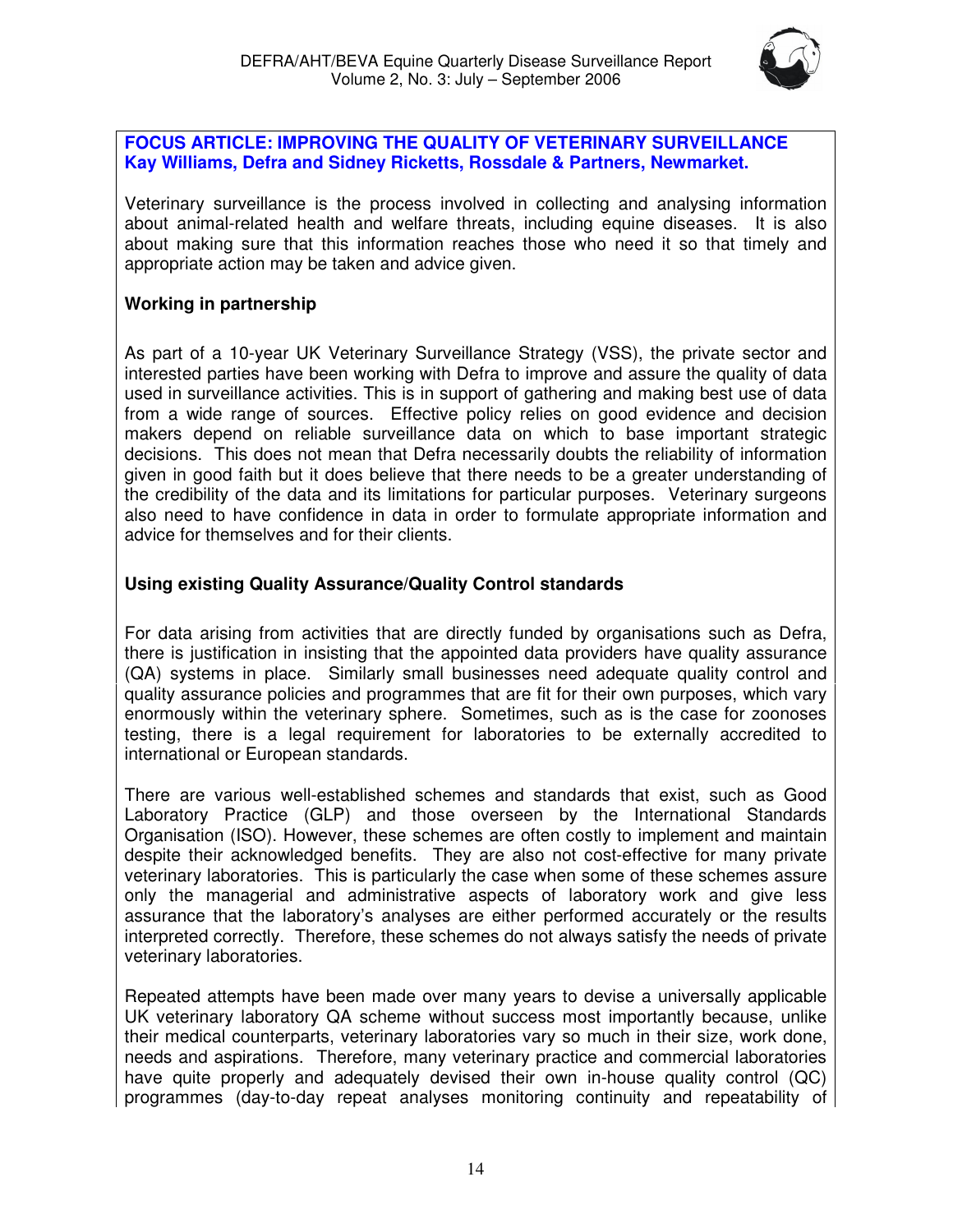#### DEFRA/AHT/BEVA Equine Quarterly Disease Surveillance Report Volume 2, No. 3: July – September 2006



analyses and test results) and their own external QA programmes (regular periodic laboratory testing of externally-provided samples, with external comparison and assessment of results by the providing organisation).

There are both commercial and publicly-funded laboratories that provide haematological and biochemical reference control material which may be run daily for internal QC, in addition to the repeated day-to-day testing of clinical samples. For example, Streck Laboratories' provide haematological reference control material and both Randox and Instrumentation Laboratories provide serum biochemical reference control material. The UK National External Quality Assessment Scheme (NEQAS), the Welsh External Quality Assessment Scheme (WEQAS) and Randox Laboratories provide and assess monthly QA testing for haematological examinations and every two weeks for biochemical examinations. The Veterinary Laboratory Agency (VLA) provides a range of materials for biochemical examinations. A specific bi-annual QA scheme for equine reproductive bacteriological testing is run as part of the Horserace Betting Levy Board's designation of laboratories programme. It is probable that more specific veterinary QC and QA schemes will become available in the future.

Extending the range of data providers and making use of as many data sources as possible is an important component of the VSS. Defra is concerned about imposing stringent quality requirements, which may discourage specialist, smaller and practice laboratories or other providers of potentially useful data. By recognising properly implemented and documented QC and QA programmes and by working with existing quality schemes such as the Royal College of Veterinary Surgeons (RCVS) Practice Standards scheme, the RCVS Veterinary Hospital scheme and Defra's Joint Code of Practice for Research, Defra seeks to avoid duplication and build on existing systems to develop a harmonised approach.

The challenge now is to ensure that all parties gain by adopting approaches that yield maximum benefit in an affordable way. Quality assurance for any data provider is crucial and a key component for businesses as well as for enhanced veterinary surveillance across the UK.

**Note: the QC and QA programmes and schemes referred to in this article are for illustrative purposes only. The authors do not endorse any one of these in particular.**